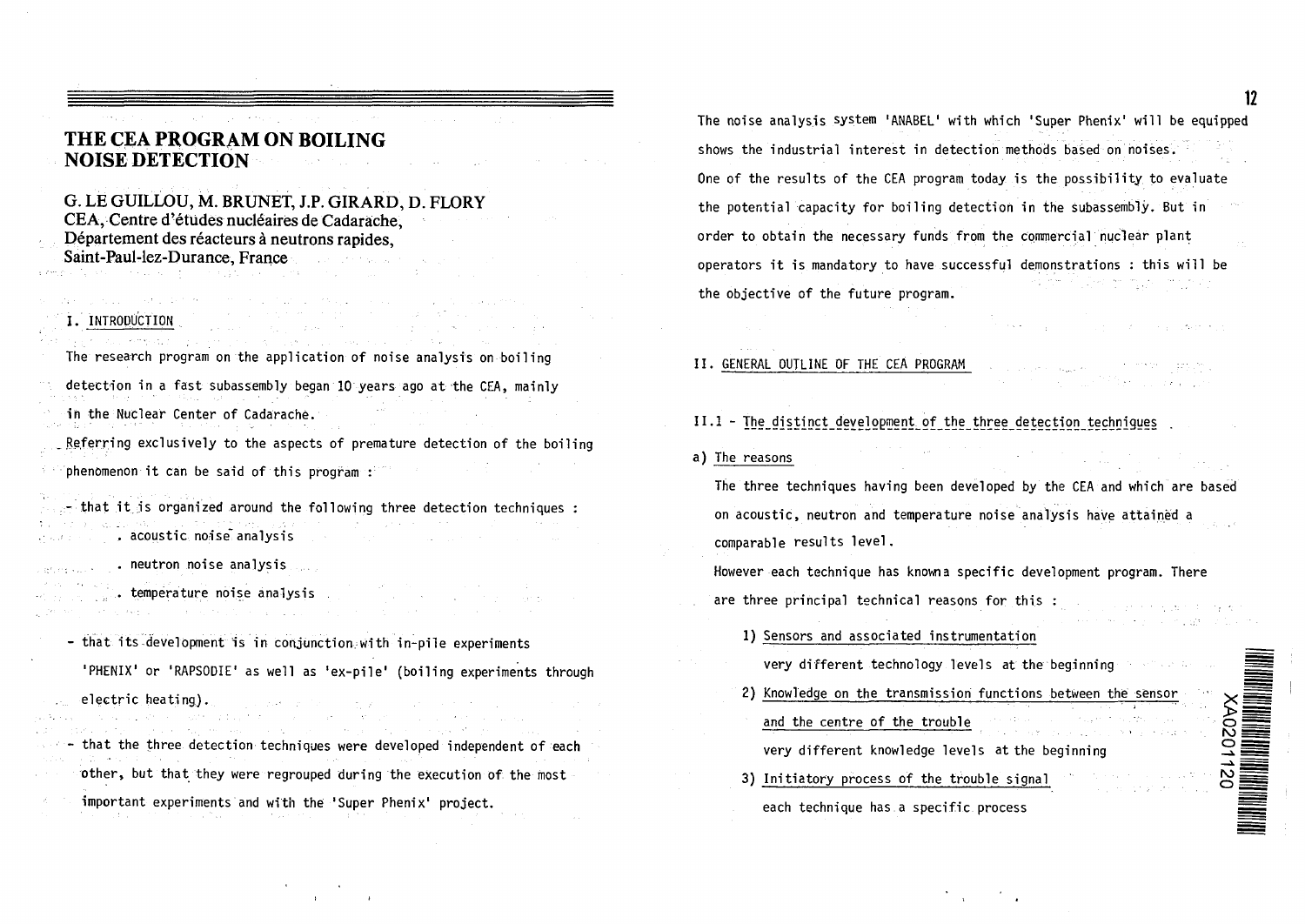b) Similarity in the acoustic and in the temperature noise development In these two-areas the development was largely determined by the introduction of specialised detectors (acoustic transducers or quick-acting thermocouples)

Moreover, the theoretical references related to the detection of boiling defect or to its transduction were purely hypothetical at the start of the program.

In both cases, the development of a special technique was required as well as the proof of its applicability on boiling detection - thus during the first years- the program has combined the development of detection techniques and of 'in-pile' and 'ex-pile experiments.

#### c) Neutron noise

经营产品 电电子

This technique was very favoured at the beginning :

- the sensors were operational (ordinary ionization chambers) - the theoretical equipment was extensive (sensor model, background noise, perfect knowledge of the transmission

The Sales characteristics involved ...) i de Partido

In short, the only unknown factor at the beginning were the boiling mechanism in a subassembly.

For the technique based on neutron noise an immediate start on the problem of boiling detection was possible :

 $\ldots$  - definition of the analysis methods

- compilation of background noise references ('RAPSODIE' and ' PHENIX")

- experimental identification of the boiling mechanisms.

## II.2 - Ihe\_CEA\_erogram\_is\_mainly\_\_exgerimental

This is a characteristic justified by the privileged position of the CEA : the availability of the two fast reactors 'RAPSODIE' and 'PHENIX'. Three types of experiments have in particular contributed to the progress in boiling detection by way of noise analysis.

and the company's the

a) Analysis of the normal signals obtained in 'RAPSODIE' and 'PHENIX'

- Tests and development of the detection systems (especially in acoustic and temperature noise).
- evaluation of the on-line analysis methods of the signals (spectral analysis...)
- identification of the parameters of the background noise in the reactor.

## b) Boiling experiments 'NABO I and II' in 'RAPSODIE'

'NABO' is a boiling subassembly and is  $X$ -heated. Its hydraulic characteristics are very different from a real subassembly, 'NABO' in fact can be compared with a 'boiler'.

The boiling mechanisms observed through NABO are not very representative of real cases.

The objective with 'NABO' was the evaluation of the detection capacity of a certain way of boiling, in the reactor, through acoustic and neutron methods.

Three series of experiments took place with this subassembly, in 1974 (peripheral subassembly) then in 1975, (central subassembly and peripheral subassembly).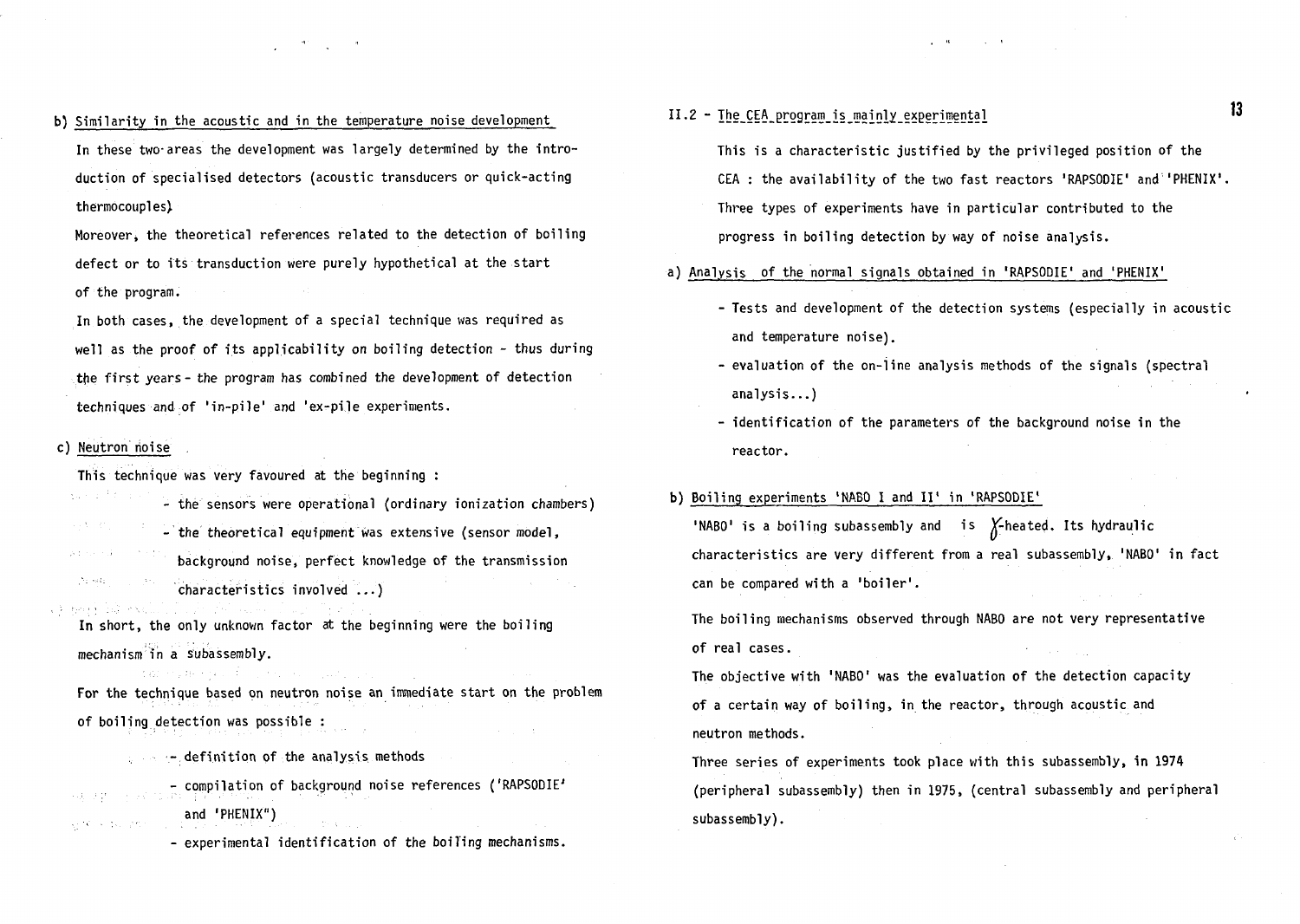One can say that these experiments marked the turning point in favour of the detection techniques based on noise :

> x no other conventional measurement device was activated by boiling  $*$  in all cases the detection was very clear with neutron noise and, although to a lesser extent, with acoustic noise (because of construction reasons the detection by temperature noise was impossible).

#### c) Boiling experiments on experimental loop CFNa - GR 19

'CFNa' is an experimental loop which permits to study the exact thermal working conditions in a fast subassembly of the 'Super Phenix' type. The pins are electrically heated, the most significant experiments have been performed with a geometric configuration of 19 pins :

- boiling by reduction of the flow rate (three experiments : 1976, 1977 and 1980)
- boiling by internal blockage (one experiment in 1977)

With 'CFNa' all stages of the cluster boiling mechanism could be observed in a significant configuration and under significant thermohydraulic conditions. These experiments have contributed to :

- identifying the cluster boiling mechanisms
- establishing detection models (especially for neutron noise)
- identifying the specific boiling signals (acoustic and neutron noise  $^*)$ or pre-boiling signals, (temperature noise).
- \* Regarding the neutron noise this can be observed starting from the similarity between pressure and flow rate noises.

## II.3 - Signal\_treatm§nt methods

a) Methods used in laboratory

In laboratory, signal treatment systems were used. Those systems are mainly specialized in the spectral analysis : APSD, CPSD, coherence, etc..

The results obtained in this way on boiling signals are :

- excellent as regards the neutron noise
- bad with respect to the complicated implementation of spectral methods and in regard to acoustics and temperature noises.

It is assumed nowadays that for these three techniques (acoustic, neutron and temperature) the pattern recognition associated with the simple techniques of time analysis (filtering and moments) will give excellent results for detection ; but this is still under development.

#### b) On-line methods used in the reactor

The CEA have developed suitable equipment for continuous on-line observation. For the three techniques this consists of an analog equipment which combines frequency filters and calculation circuits of efficient value.

These principles have been retained for the ANABEL (SPX 1) project with, in any case, the possibility of computer control.

Our real knowledge permits to define the pass band of the filter which suits to the boiling and the technique involved (acoustic, etc..)

c) The principle of the noise analysis system 'ANABEL'

We remind only the aspects concerning the boiling detection.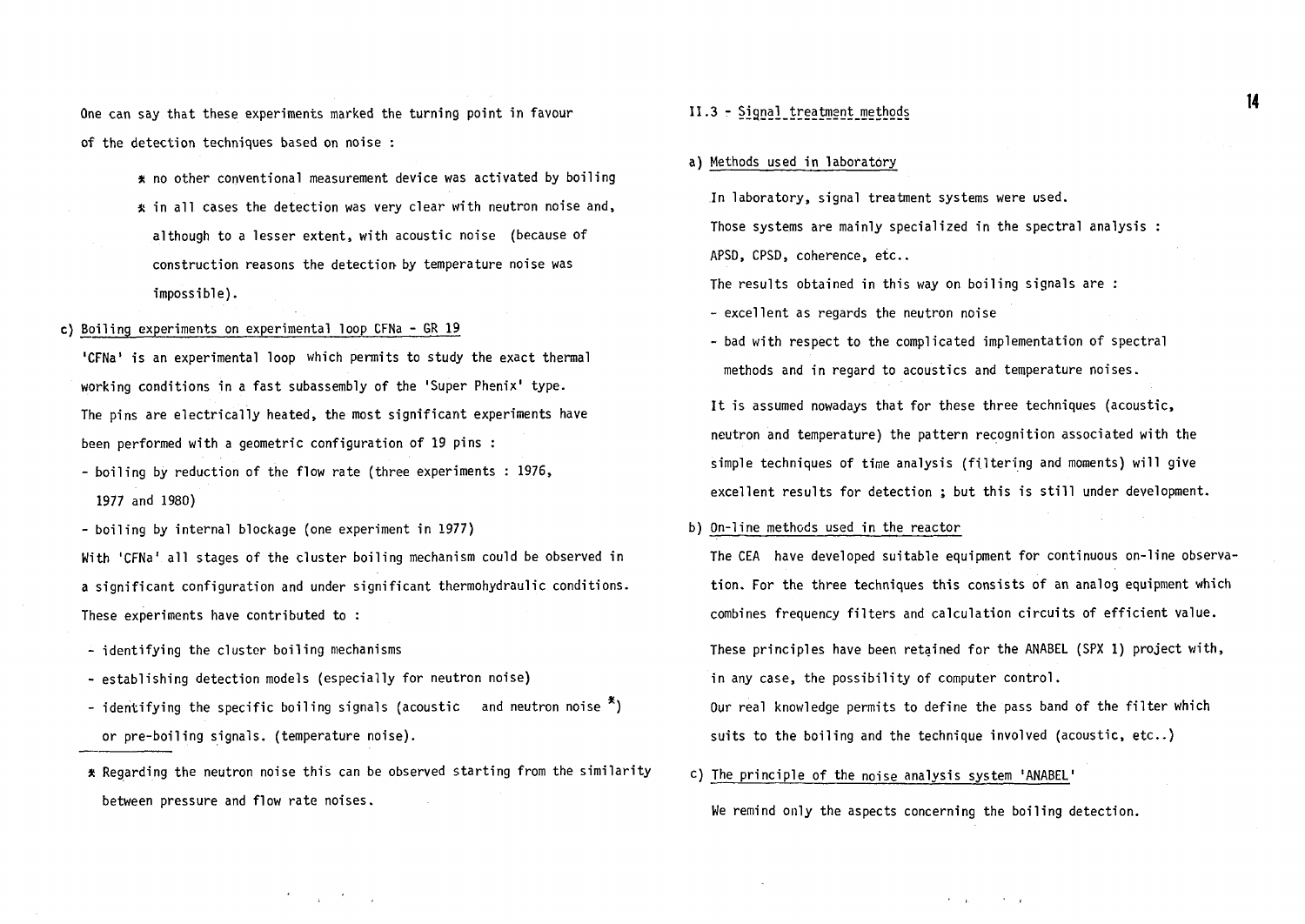## - Specific detection devices

- X Acoustic : 6'waveguide + accelerometer'channels which will eventually be replaced by sensors immersed in Niobate of Lithium.
- \* Neutron noise : 2 channels (ionization chambers under the vessel)
- \* Temperature noise : 221 subassemblies monitored by quick-acting thermocouples Na Inox.
- A hybrid system for treatment and detection
- » Conditioning and analog detection
- \* Analysing or registration initiated by computer
- \* Computer control
- A software for the computer
- \* Normal supervision procedure (threshold management, spectral analysis control, periodical recording control).
- X Possibility to apply experimental methods (without changing the normal procedure).
- Ill STATEMENT AND PRINCIPAL RESULTS
- III.1 The technique of acoustic detection
- a) Acoustic transducers

The CEA have developed and produced high-temperature transducers which can be immersed in sodium.

Reference : Conf. Richland - Washington (1980) :

'Immersed Acoustic Transducers and Their Potential Uses in LMFBR<sup>1</sup>.

by J.P. Argous, M. Brunet, J. Baron.

#### b) Evolution in the ideas

At the beginning (1970 through 1978) the guiding principles were inspired by the following scheme :

- to characterize the loop boiling signal

- to study the background noise in the reactor.

Then it was realized that the results obtained in the loop could not be transposed to a reactor : the transmission function of the sensors differed from one case to another.

It follows therefrom that came the recent idea of the necessity to make demonstration experiments:

- NABO 'RAPSOOIE'
- cavitation subassembly ('PHENIX', see figure 1)

Nowadays it is intended to utilize systematically the acoustic spreading of the cavitation to obtain signals to be controlled in the reactor.

#### c) Evolution in the methods of treatment

At the beginning of the program :

- power of the noise associated with the pass-band filtering
- spectral analysis.

#### Nowadays

- Counting the random emissions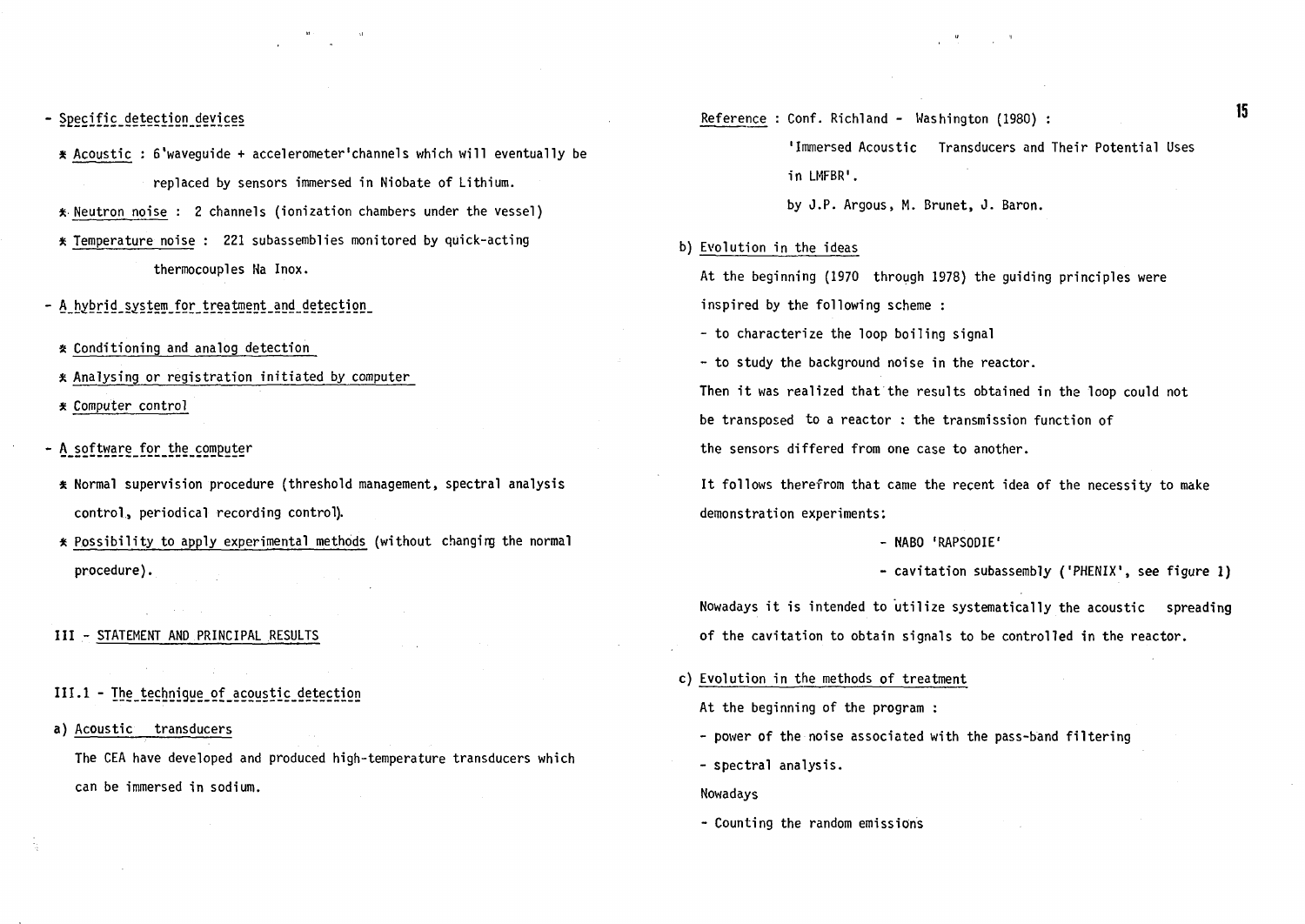- Supervision of the frequency bands which are in particular associated with the pattern recognition (see figure 2)

His Yaar ask clubb result to see thit as a receiver shows to change the than the III.2 - Detection.technique through the temperature noise analysis

a) The most promising detection technique

The CEA after a comparative study of the different boiling detection

. techniques have decided to encourage the program whose purpose is the analysis of temperature noises at the subassembly outlet.

This, choice, in force since 1978, was made for following grounds :

" 1)- It: permits a premature detection, before boiling

 $2)$  It is the only one to detect the most likely anomaly,

- $\frac{1}{2}$  .i: the small-blockage without boiling-space  $\frac{1}{2}$  $\mathcal{L}^{\mathcal{L}}(\mathcal{L}^{\mathcal{L}})$  , where  $\mathcal{L}^{\mathcal{L}}(\mathcal{L}^{\mathcal{L}})$
- $3$ ) It permits, to identify the subassembly involved

4) It makes it possible -in principle-, to locate the defect inside the subassembly and to estimate its extent

- 5) Also in principle, it constitutes a follow-up means for the evolution of the deformations of the bundle during its life.
- All these potentialities substantiate the great effort made by the
	- CEA for about 5 years in order to develop these techniques.
- b) Development of special equipment
- ATI the advantages noted in favour of 'temperature noise' hold only true under the following indispensable condition:
- that the sensor has a fast reaction time, (less than 10 milli-seconds).
- The CEA which develops and above all experiments the 'steel/sodium' thermocouple

for about 10 years has gained a good experience in regard to the in-pile operation of this sensor.

It is difficult to select the right reference thermocouple:

But the drawbacks related to this:problem are appearing at the'Very low

frequencies, beneath those of the boiling phenomenon.

It is shown by figures 3 and 4 that 'chromel/alumel' and steel/sodium

thermocouples give the same results in their common frequency ranges. This fact proves the reliability of the steel/sodium technique.

Reference : Conf. Richland - Washington (1980) (2001) (2003) (2003) (2003) 17 'Temperature Measurements at the LMFBR Core' by J. Argous.

## c) Development of.the models and their effectiveness

It concerns here binding the measured characteristics of the signal  $\frac{1}{2}$ to what occurs higher up in the bundle.

A 'Monte-Carlo' model was developed for calculating temperature fluctuations as per the D.FIRTH's (UKAEA) model. The second contract of the companies

The principles of this model are as follows :

- reversible way of liquid particles in a turbulent flow  $TC$ .
- constant axial speed of the particles
- lateral speed with constant module and random phase

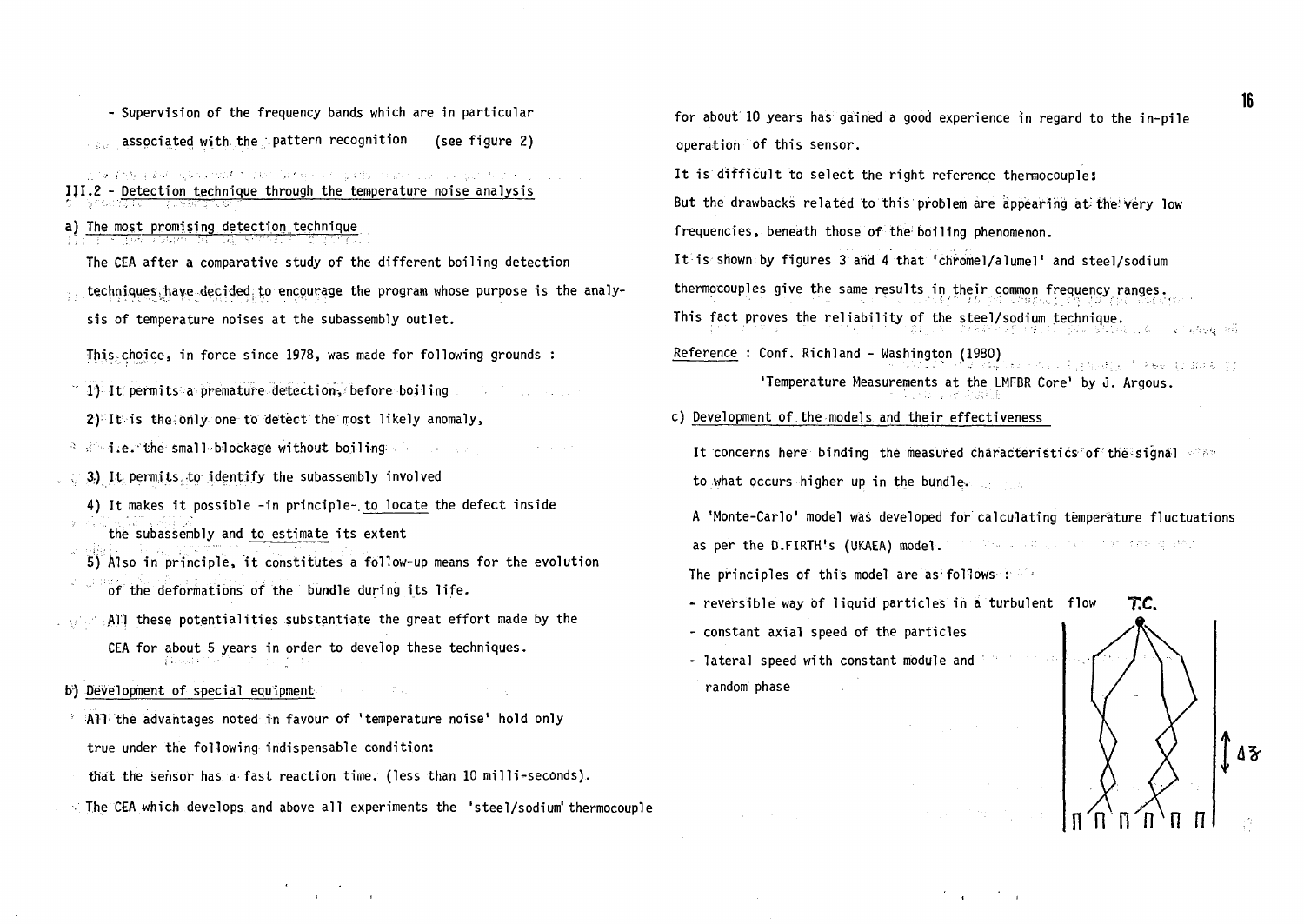**The theoretical results obtained through this model demonstrate that one can relate the measured characteristics of the signal to what** happens higher up in the bundle. With our present knowledge it is assumed **that we can-relate the level of fluctuations (<s) associated with the dissymmetry factor (S) to the extent and the radial location of a blockage in the bundle.**

**This model has been proven to be correct during experiments in water.**

galaxies and completely the

|       | - ANOMAT CEA Cadarache<br>La crista de la crista de la crista de la crista de la crista de la crista de la crista de la crista de la cri |
|-------|------------------------------------------------------------------------------------------------------------------------------------------|
| - KFK | Karlsruhe                                                                                                                                |
|       | - CEGB Berkeley (see the following reference)                                                                                            |
|       |                                                                                                                                          |
|       |                                                                                                                                          |
|       | Reference : 'Temperature fluctuations : an assessment of their use                                                                       |
|       | $\sqrt{\mathbf{i}}$ n the detection of fast reactor coolant blockages'                                                                   |

|                       | Figure 5 shows the excellent correlation calculation experiment obtained with     |  |
|-----------------------|-----------------------------------------------------------------------------------|--|
| this last experiment. | This model is in progress of proving itself on sodium experiments :               |  |
| - CFNA                | CEA Cadarache                                                                     |  |
| $-$ ISIS              | Ispra                                                                             |  |
| 8– ECN 93             | Petten                                                                            |  |
| ≔ KFK                 | Karlsruhe                                                                         |  |
| - RAPSODIE            | 'Tétacouple' experiment (CEA Cadarache)                                           |  |
|                       | Latter experiment 'Têtacouple' has as objective to follow the bundle deformations |  |
| during its life.      |                                                                                   |  |

17 **III.3 - DETECTION TECHNIQUE BY NEUTRON NOISE ANALYSIS 17 a) Detection model**

**The physical analysis of the NABO ('Rapsodie') and above all the CFNA experiment has permitted the identification of the boiling mechanism in a sodiumcooled subassembly.**

**Consequently it has been possible to relate this mechanism to a detection model.**

**Reference : 'Chugging phenomena during sodium boiling. Application to**  $\sim$ **flux and pressure noise analysis for bundle experiments' by J.M. Seiler 9th LMBWG Meeting - Rome (June 1980)**

**It was demonstrated that the main feature of the boiling mechanism was the appearance of a bubble whose volume oscillates around a frequency of some hertz.**

**The neutron detection model combines all the parameters and has as objective the evaluation of the detection threshold, (this threshold is expressed in units of reactivity).**

**For large reactors the problem is double :**

**- the vacuum sodium coefficient is small**

**- the neutron flux on the ionization chambers is not adequate**

The following table gives the estimates for 'Super Phenix I' and for the sensitivity **of detection which can be obtained (depending on the flux and the analyzing method of the signals)**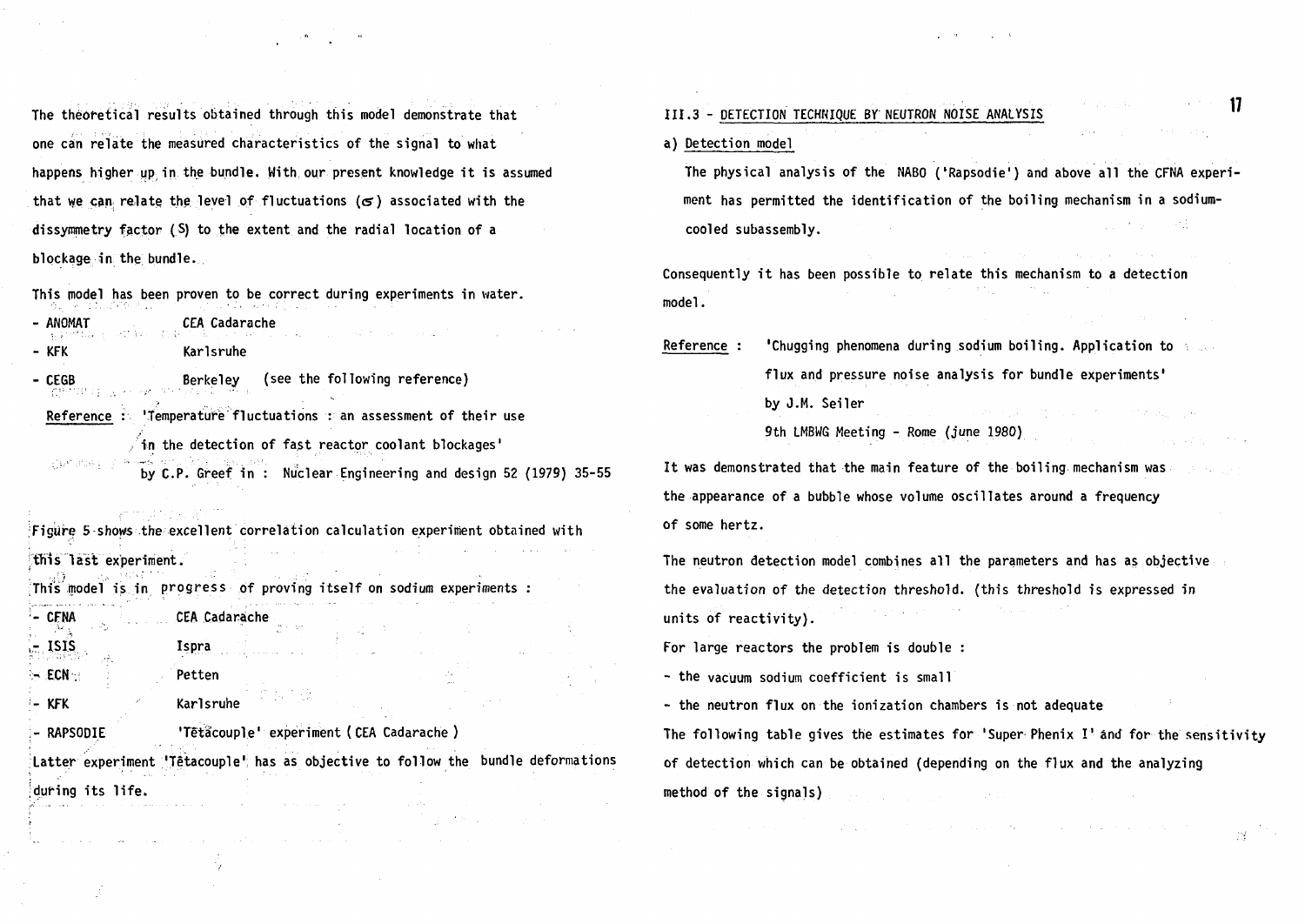

Figure 6 shows the results obtained with NABO and CFNa : note the appearance of a frequency peak characteristical for boiling.

### b) Methods of analysis

- At the beginning of the program (before 1978) the spectral analysis method was essentially used : . APSD or CPSD related to amplitude thresholds
- Nowadays it is believed that the future is for the "time analysis' (filtering and amplitude) in conjunction with the pattern recognition.

More and more it is tried to coordinate the neutron and acoustic detection techniques. Our program is based on this principle.

18

### c) Necessity of a demonstration experiment

Only this type of experiment can bring, as in acoustic, a certain progress and mainly the confirmation of the effectiveness of this technique.

#### IV. CONCLUSION

It appears that the main effort has been experimental.

The three techniques developed by the CEA (acoustic, neutron and temperature noise) are complementary.

Nevertheless it seems that :

- the most likely anomaly (blockage of some sub-channels) can only be detected by temperature noise, which presents at the same time potentialities for locating and estimating the extent of the anomaly and the follow-up of the deformations of the bundle during its life.
- a certain number of gaps persist in the demonstration of the effectiveness of all the detection means envisaged, specially where those means are applied to the reactor. A demonstration experiment is then mandatory.
- as far as the acoustic noise is concerned, the main problems stem from reactor experiments : whether from background noise or from weakening of the signal.
- as far as the neutron noise is concerned, the most important problems are related to the weakness of the reactivity coefficients (sodium vacuum) and about the flux on the ionization chambers (we hope to improve this factor).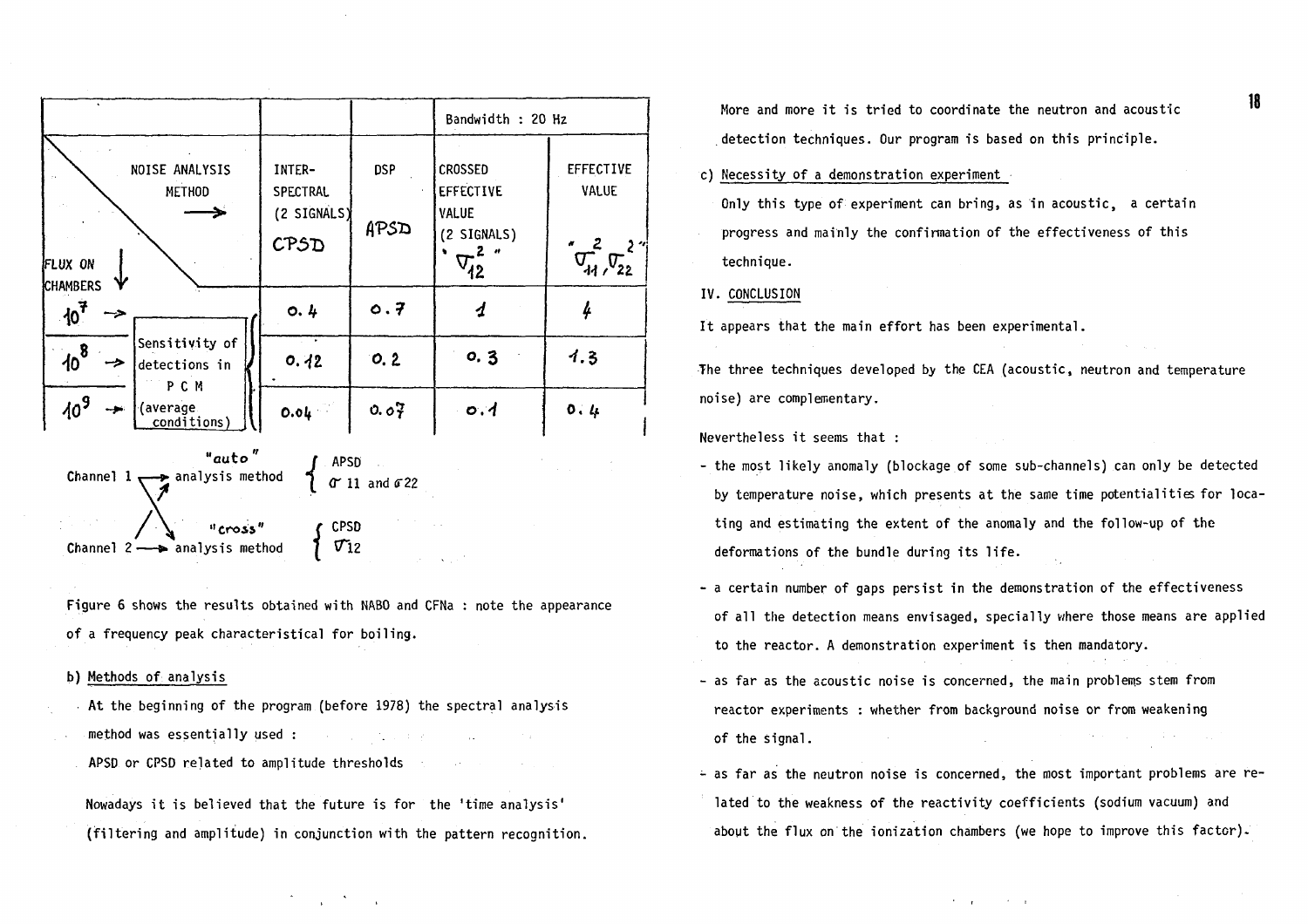#### PHENIX - EXPERIMENT "SIFFLEUR"

- the technique on temperature noise has yet to bring the proof of the qualities which are attributed to it. An important effort is in progress to design and to qualify this model.

Finally from the point of view of the signal analysis methods'an integration  $\mathcal{L}^{\text{max}}$ is sought, through the application of the pattern-recognition, of the three techniques, (acoustic, neutron and temperature).

However, from a strict point of view of boiling defects, we can say that the noise analysis techniques (acoustic, neutron and temperature) seem to be the best promising ones. But it is very necessary to continue this development in order to show'more precisely the efficiency of theses techniques on reactors.





FIG. 1.

October 1980 (338)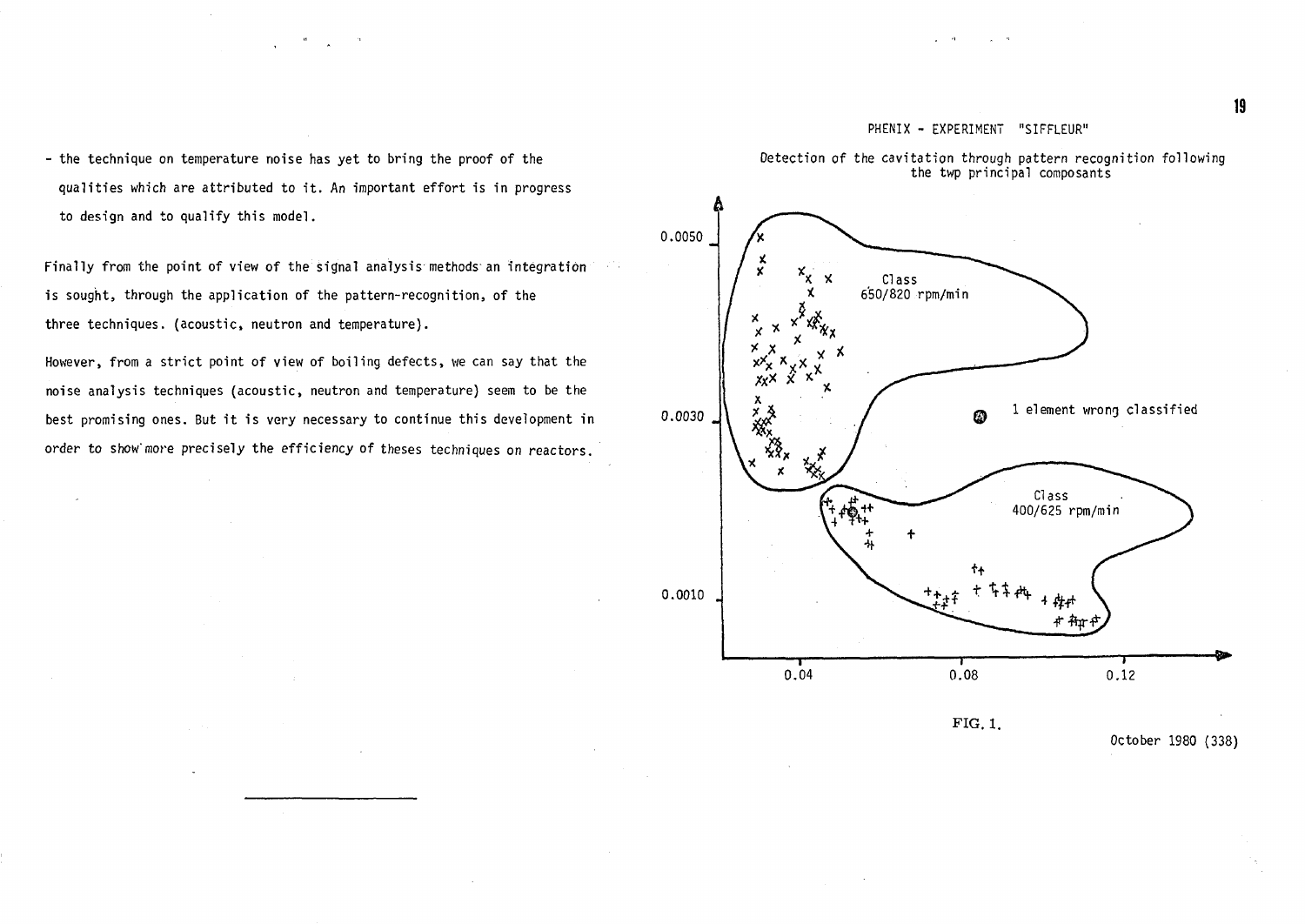

 $\{P_{\alpha}^{(1,0)}\}$  , then the projection

 $1.307$ 

approach.

 $\mathbf{r}=\mathbf{r}$  $\sim$   $\sim$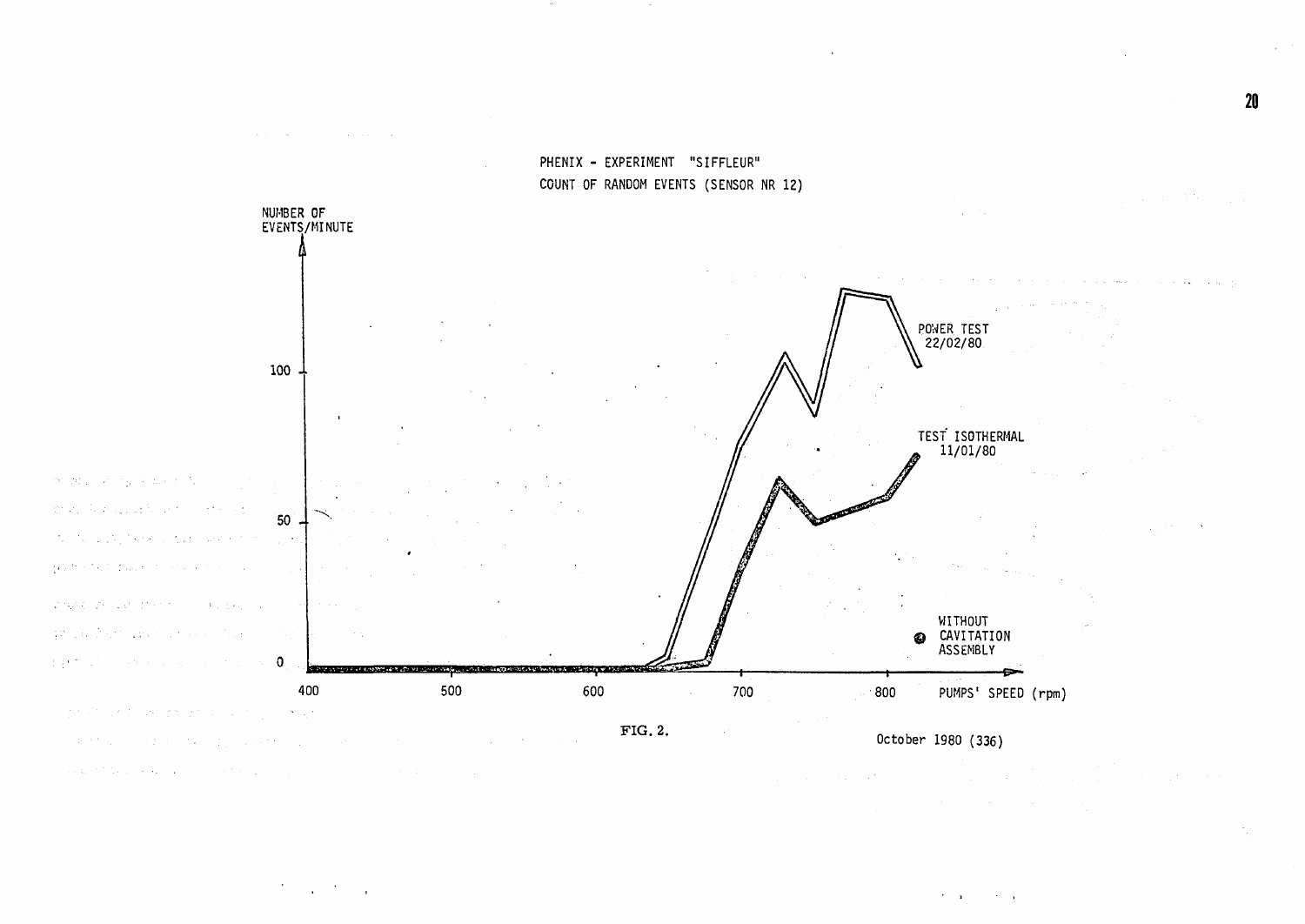

FIG. 3.

 $21$ 

 $\mathcal{O}(\mathcal{O}_\mathcal{O})$  . The set of  $\mathcal{O}_\mathcal{O}(\mathcal{O}_\mathcal{O})$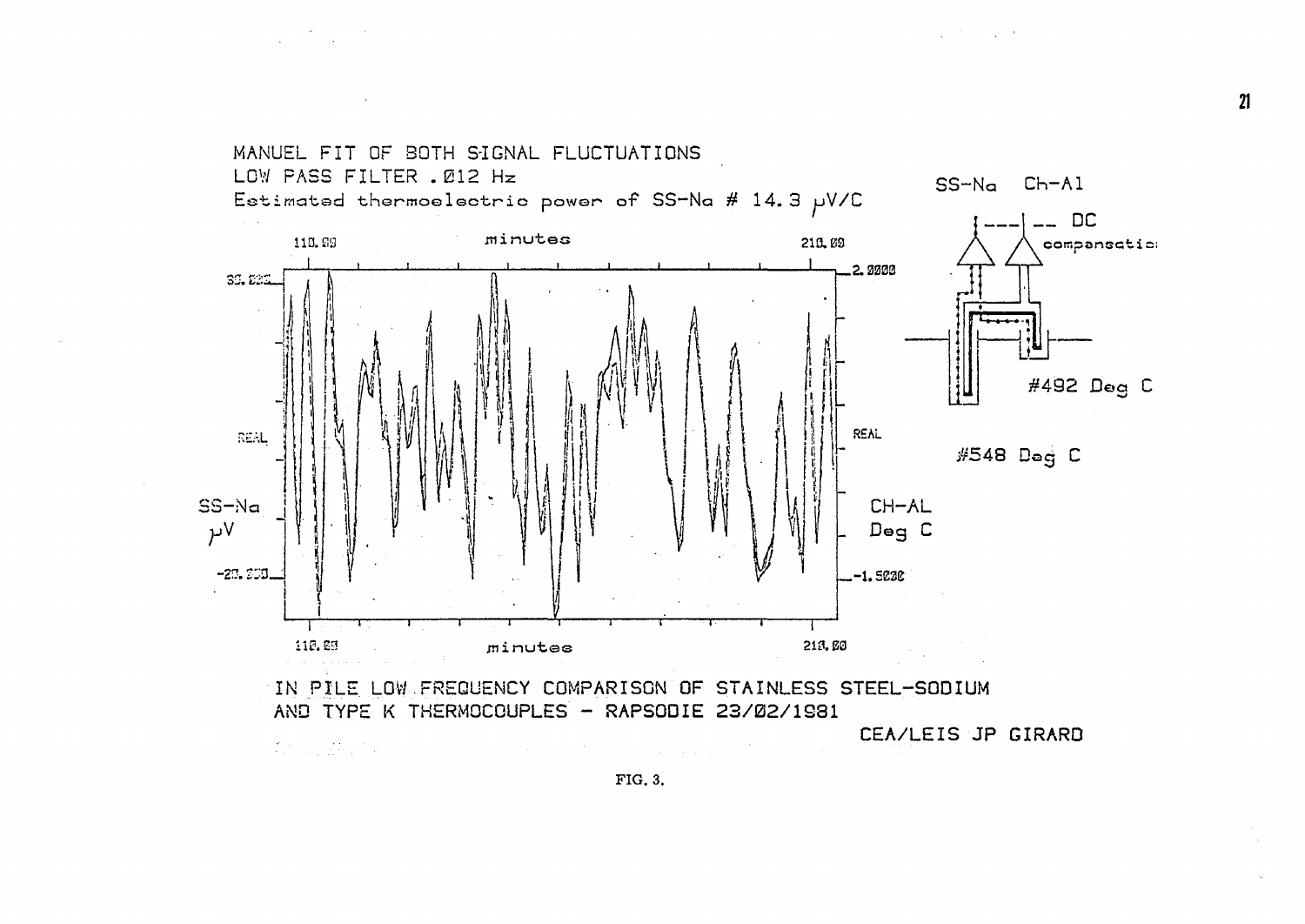

IN PILE MEASURED COHERENCE FUNCTION BETWEEN STAINLESS STEEL AND TYPE K THERMOCOUPLES RAPSODIE 23/02/1981

 $\sim 10^7$ 

 $\mathcal{A}^{\mathrm{max}}$ 

 $\label{eq:2} \mathcal{F}^{\text{max}}_{\text{max}} = \frac{1}{2} \sum_{i=1}^{N} \frac{1}{2} \sum_{i=1}^{N} \frac{1}{2} \sum_{i=1}^{N} \frac{1}{2} \sum_{i=1}^{N} \frac{1}{2} \sum_{i=1}^{N} \frac{1}{2} \sum_{i=1}^{N} \frac{1}{2} \sum_{i=1}^{N} \frac{1}{2} \sum_{i=1}^{N} \frac{1}{2} \sum_{i=1}^{N} \frac{1}{2} \sum_{i=1}^{N} \frac{1}{2} \sum_{i=1}^{N} \frac{1}{2}$ 

CEA/LEIS JP GIRARD

 $\sigma_{\rm{max}}=1.00$  and  $\sigma_{\rm{max}}$ 

FIG. 4.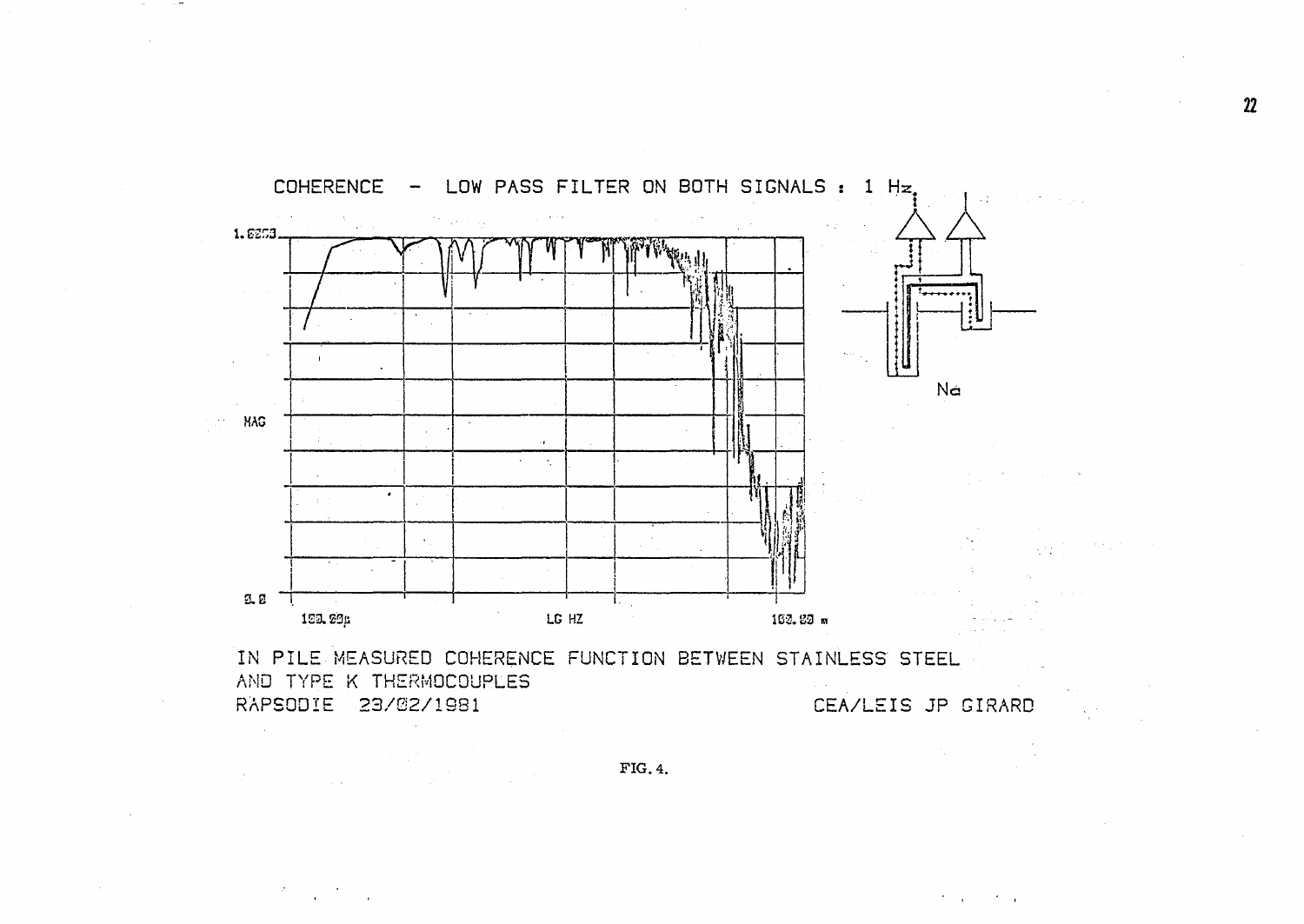$\mathbf{r}^{(1)}$  and

 $\sim 10^{-10}$ 





 $\boldsymbol{r}$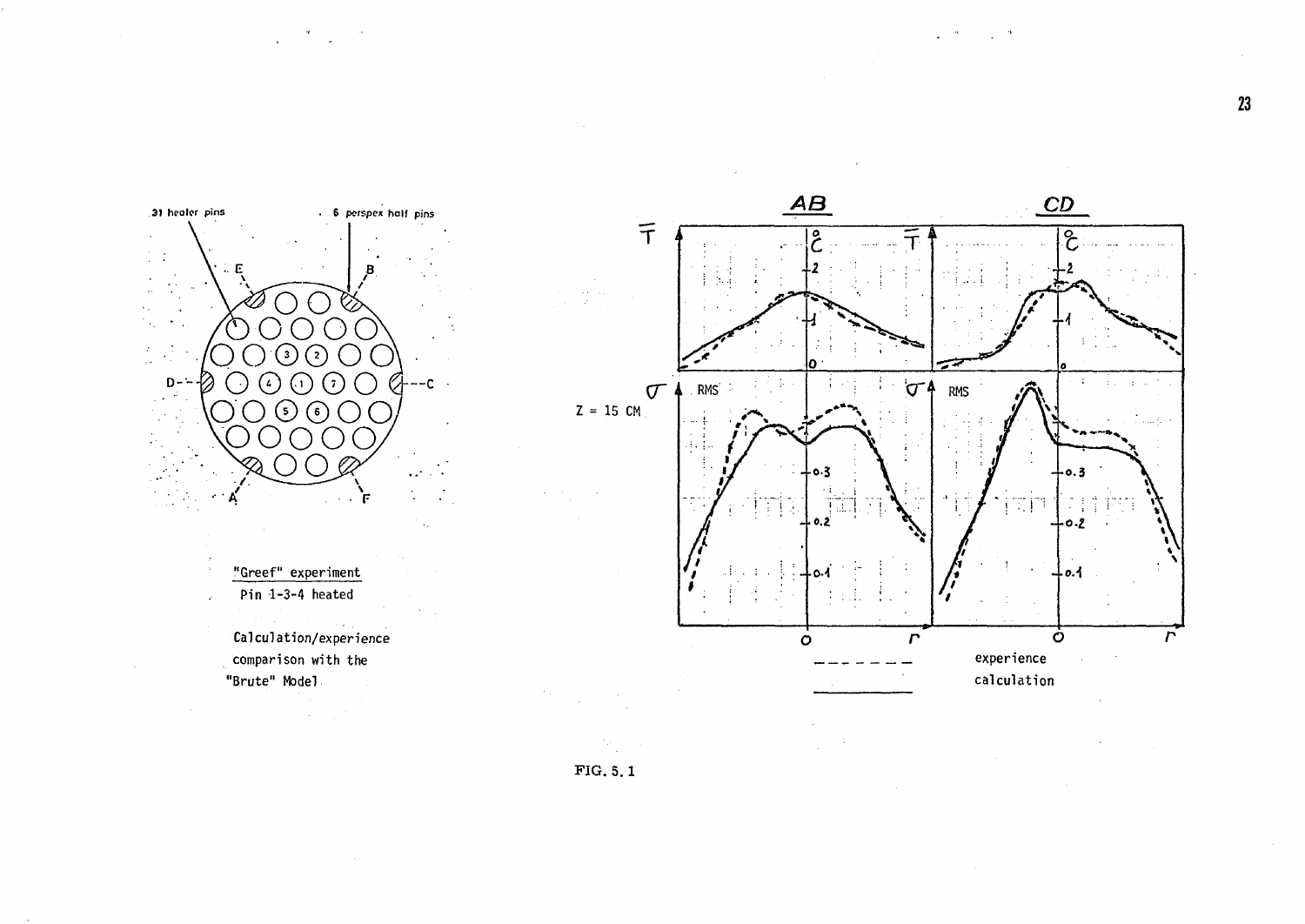

 $\mathcal{F}^{\mathcal{F}}_{\mathcal{F}^{\mathcal{F}}}$  ,  $\mathcal{F}^{\mathcal{F}}_{\mathcal{F}^{\mathcal{F}}}$ 



 $\sim 10^{11}$  km

 $\sim 10^{-1}$